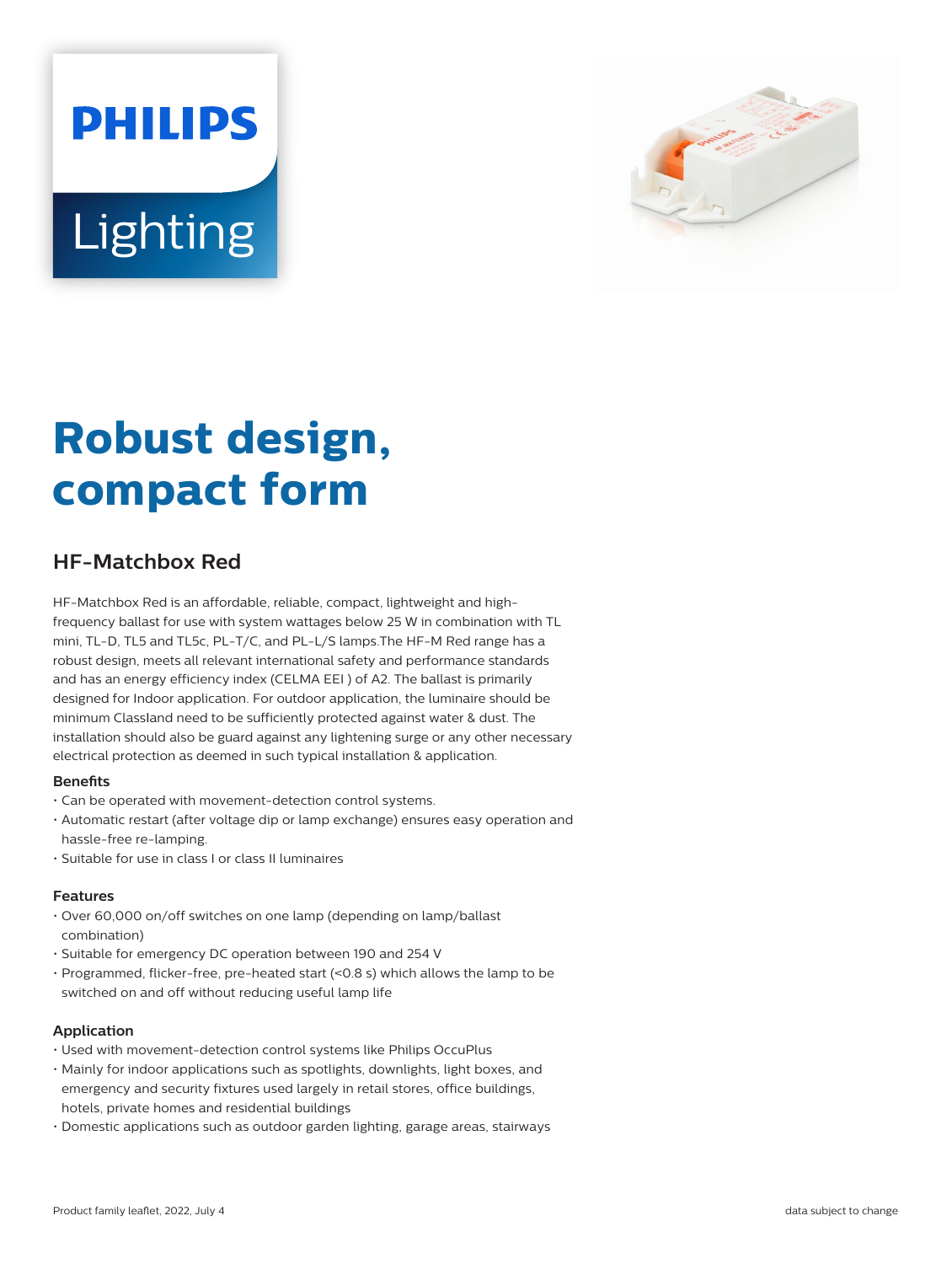# **HF-Matchbox Red**

### **Versions**



**HF-M RED 124 SH TL/TL5/PL-L 230-240V**

# **Dimensional drawing**

 $\Delta$  2

| Product                    | D1          | C <sub>1</sub> | C <sub>2</sub> | A1   | A2   | <b>B1</b> |
|----------------------------|-------------|----------------|----------------|------|------|-----------|
| HF-M RED 114 SH            | 4.2 mm 22.0 |                | 10.0           | 80.0 | 70.0 | 40.0      |
| TL/TL5/PL-C/S 230-240V     |             | mm             | mm             | mm   | mm   | mm        |
| HF-M RED 109 SH TL/PL- 4.4 |             | 22.0           | 10.0           | 80.0 | 70.0 | 40.0      |
| S 230-240V                 | mm          | mm             | mm             | mm   | mm   | mm        |
| HF-M RED 124 SH            | 4.4         | 22.0           | 10.0           | 94.0 | 70.0 | 40.0      |
| TL/TL5/PL-L 230-240V       | mm          | mm             | mm             | mm   | mm   | mm        |
| HF-M RED 118 SH PL-        | 4.4         | 22.0           | 10.0           | 80.0 | 70.0 | 40.0      |
| C/PL-T 230-240V            | mm          | mm             | mm             | mm   | mm   | mm        |
|                            |             |                |                |      |      |           |

| <b>Operating and electrical</b> |              |
|---------------------------------|--------------|
| <b>Input Frequency</b>          | 50 to 60 Hz  |
| <b>Input Voltage</b>            | 230 to 240 V |
|                                 |              |
| <b>General information</b>      |              |
| <b>Number Of Lamps</b>          | 1 piece/unit |
|                                 |              |
| <b>Mechanical and housing</b>   |              |
| <b>Housing</b>                  | <b>SH</b>    |

#### **General information**

|            |                                          | Number Of<br>Products On |             |            |                                            | Number Of          |               |  |
|------------|------------------------------------------|--------------------------|-------------|------------|--------------------------------------------|--------------------|---------------|--|
|            |                                          |                          |             |            |                                            | <b>Products On</b> |               |  |
|            |                                          | MCB (16A Type            |             |            |                                            |                    | MCB (16A Type |  |
| Order Code | <b>Full Product Name</b>                 | B) (Nom)                 | Lamp Type   | Order Code | <b>Full Product Name</b>                   | B) (Nom)           | Lamp Type     |  |
|            | 913700420666 HF-M RED 124 SH TL/TL5/PL-L | 48                       | TL/TL5/PL-L |            | 913700423266 HF-M RED 114 SH TL/TL5/PL-C/S | 101                | TL/TL5/PL-C/S |  |
|            | 230-240V                                 |                          |             |            | 230-240V                                   |                    |               |  |
|            | 913700422866 HF-M RED 109 SH TL/PL-S     | 159                      | TL/PL-S     |            | 913700423466 HF-M RED 118 SH PL-C/PL-T     | 73                 | PL-C/PL-T     |  |
|            | 230-240V                                 |                          |             |            | 230-240V                                   |                    |               |  |

### **System characteristics**